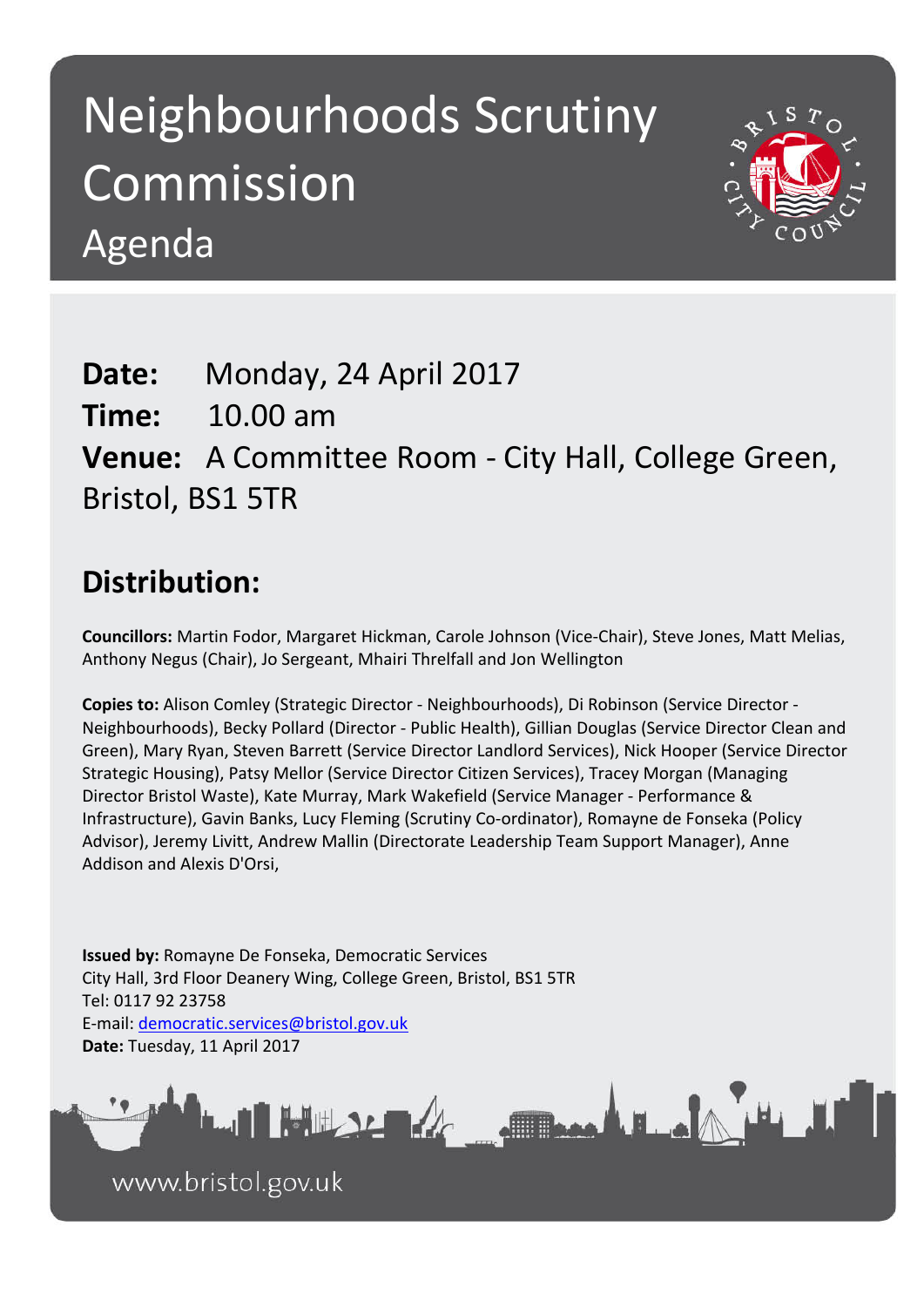# Agenda

### **1. Welcome, Introductions and Safety Information**

**(Pages 4 - 5)**

### **2. Apologies for Absence**

#### **3. Declarations of Interest**

To note any declarations of interest from the Councillors. They are asked to indicate the relevant agenda item, the nature of the interest and in particular whether it is a disclosable pecuniary interest.

Please note that the Register of Interests is available at [https://www.bristol.gov.uk/councillors/members-interests-gifts-and-hospitality](https://www.bristol.gov.uk/councillors/members-interests-gifts-and-hospitality-register)[register](https://www.bristol.gov.uk/councillors/members-interests-gifts-and-hospitality-register)

Any declarations of interest made at the meeting which is not on the register of interests should be notified to the Monitoring Officer for inclusion.

#### **4. Chair's Business**

#### **5. Minutes of the Previous Meeting and Rolling Action Sheet**

Members are requested to approve the Minutes of the meeting held on Friday 31st March 2017 as a correct record. **(Pages 6 - 29)**

#### **6. Public Forum 10.15 am**

Any member of the public or Councillor may participate in Public Forum. The detailed arrangements for so doing are set out in the Public Information Sheet at the back of this agenda. Public Forum items should be emailed to **democratic.services@bristol.gov.uk** and please note that the following deadlines will apply in relation to this meeting:-

Questions - Written questions must be received 3 clear working days prior to the meeting. For this meeting, this means that your question(s) must be received in this office at the latest **by 5pm on Tuesday 18th April 2017.**.

Petitions and Statements - Petitions and statements must be received on the working day prior to the meeting. For this meeting this means that your submission must be received in this office at the latest **by 12.00 noon on Friday**